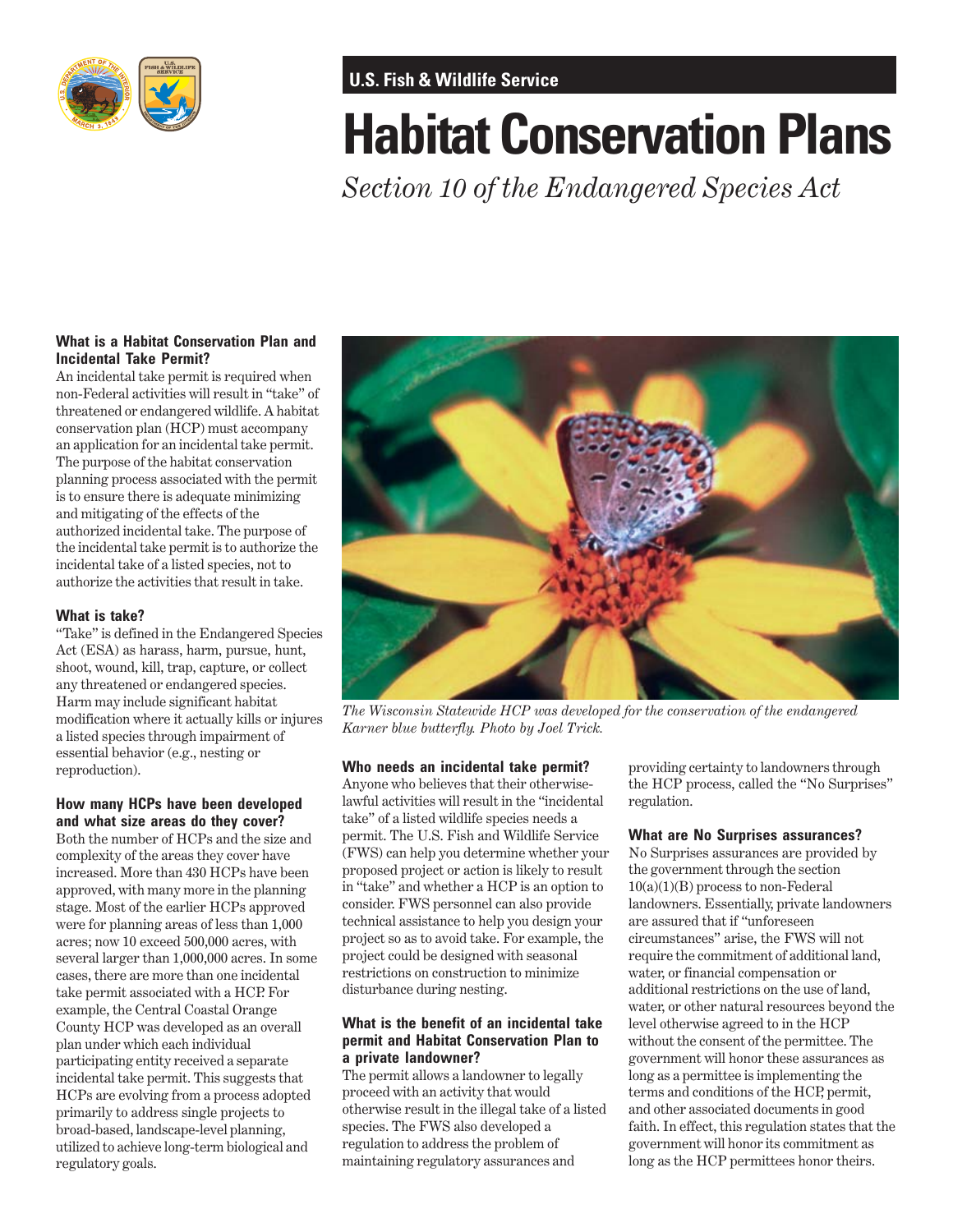#### **Are incidental take permits needed for listed plants?**

There are no Federal prohibitions under the ESA for the take of listed plants on non-Federal lands, unless taking of those plants is in violation of State law. However, before the FWS issues a permit, the effects of the permit on listed plants must be analyzed because section 7 of the ESA requires that issuance of a HCP permit must not jeopardize any listed species, including plants.

#### **What is the process for getting an incidental take permit?**

The applicant is in charge of deciding whether to pursue an incidental take permit. While FWS personnel provide detailed guidance and technical assistance throughout the process, the development of a HCP is driven by the applicant. The applicant is responsible for submitting a completed permit application. The necessary components of a completed permit application are a standard application form, a HCP, an Implementation Agreement (if required), and, if appropriate, a draft National Environmental Policy Act (NEPA) analysis.

While processing the permit application, the FWS will prepare the incidental take permit, write a biological opinion under section 7 of the ESA, and finalize the NEPA analysis documents. Consequently, incidental take permits have a number of associated documents besides the HCP.

#### **How long will it take to process our application?**

The length of time to complete the permitting process depends on the complexity of issues involved (e.g., the number of species) and the completeness of the documents submitted by the applicant. The FWS will work to complete all steps, such as the public comment process, as expeditiously as possible. The most variable factor in permit processing requirements is the level of analysis required for the proposed HCP under NEPA, in other words, whether an Environmental Impact Statement (EIS), Environmental Assessment (EA), or a categorical exclusion is required. Other factors such as public controversy can also affect permit processing times.

"Low Effect" HCPs are those involving minor effects on federally listed, proposed, or candidate species and their habitats covered under the HCP and minor effects on other environmental values or resources. These HCPs do not require a NEPA

document, and the target permit processing time is 3 months.

HCPs that do not fall into the "Low Effect" category require either an EA or an EIS, depending on their complexity. For those requiring an EA as part of the permit application, the target permit processing time is 4 to 6 months. For those requiring an EIS, the target permit processing time may be up to 12 months.

# **How do we know if we have listed species on our project site?**

Check with the appropriate State fish and wildlife agency, the nearest FWS field office, or the National Oceanic and Atmospheric Administration (NOAA) – Fisheries (for anadromous fish). You can arrange for a biologist from one of these agencies to visit your property to determine whether a listed species may be on your project site.

# **What needs to be in a HCP?**

The contents of a HCP are defined in section 10 of the ESA and its implementing regulations. They include:

■ an assessment of impacts likely to result from the proposed taking of one or more federally listed species.

■ measures the permit applicant will undertake to monitor, minimize, and mitigate for such impacts; the funding that will be made available to implement such measures; and the procedures to deal with unforeseen or extraordinary circumstances.

■ alternative actions to the taking that the applicant analyzed, and the reasons why the applicant did not adopt such alternatives. ■ additional measures that the FWS may require as necessary or appropriate.

#### **What kind of actions are considered mitigation?**

Mitigation measures are actions that reduce or address potential adverse effects of a proposed activity on species covered by a HCP. They should address specific needs of the species involved and be manageable and enforceable. Mitigation measures may take many forms, such as preservation (via acquisition or conservation easement) of existing habitat; enhancement or restoration of degraded or a former habitat; creation of new habitats; establishment of buffer areas around existing habitats; modifications of land use practices, and restrictions on access.

# **What is the legal commitment of a HCP?**

The elements of a HCP are made binding through the incidental take permit. While incidental take permits contain an expiration date, the mitigation identified in the HCP

can be in perpetuity in certain cases. Violation of the terms of an incidental take permit would result in illegal take under section 9 of the ESA. If the violation is deemed technical or inadvertent in nature, the FWS may send the permittee a notice of noncompliance by certified mail or may recommend alternative actions to the permittee so that they may regain compliance with the terms of the permit.

# **Who approves a HCP?**

The FWS Regional Director decides whether to issue a HCP permit based on findings that:

 $\blacksquare$  the taking will be incidental to an otherwise lawful activity;

■ the impacts will be minimized, and mitigated to the maximum extent practicable;

■ adequate funding will be provided;

■ the taking will not appreciably reduce the likelihood of the survival and recovery of the species; and

■ any other necessary measures are met.

If the HCP addresses all of these requirements and those of other applicable laws, the permit is issued.

What other laws besides the Endangered Species Act are involved?

In issuing an incidental take permit, the FWS must comply with the NEPA and all other statutory and regulatory requirements, including any State or local environmental/planning laws. HCPs may be categorically excluded from NEPA or may require either an EA or, rarely, an EIS.

#### **Who is responsible for NEPA compliance during the HCP process?**

The FWS is responsible for ensuring NEPA compliance during the HCP process. However, if the Service does not have sufficient staff resources to prepare the appropriate NEPA analysis in a timely fashion, an applicant may, within certain limitations, prepare draft Environmental Assessment analyses. This can benefit the applicant and the government by expediting the application process and issuance of the permit. When this is done, the FWS will provide the preparer with appropriate guidance concerning document preparation; and review the document within 30 days and take responsibility ultimately for its scope, adequacy, and content.